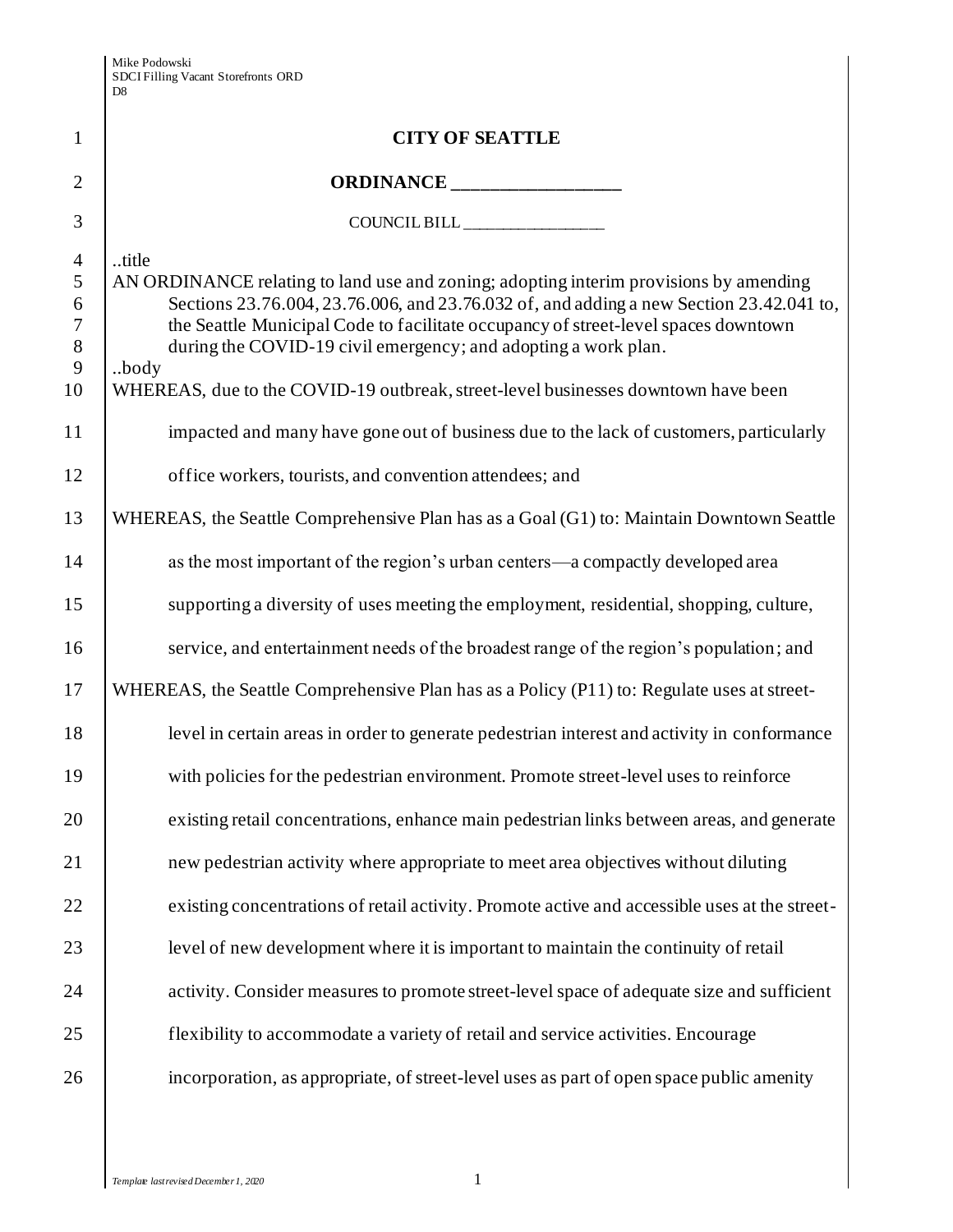| $\mathbf{1}$   | features provided for a floor area bonus to promote activity and increase public use of              |
|----------------|------------------------------------------------------------------------------------------------------|
| $\overline{2}$ | these spaces. To encourage active and accessible street-level uses throughout Downtown,              |
| 3              | consider appropriate exemptions of these uses from floor area limits; and                            |
| $\overline{4}$ | WHEREAS, the Land Use Code amendments proposed in this ordinance would expand                        |
| 5              | opportunities for new businesses to occupy vacant street-level spaces Downtown,                      |
| 6              | consistent with and in furtherance of Comprehensive Plan goals and policies; NOW,                    |
| 7              | THEREFORE,                                                                                           |
| 8              | BE IT ORDAINED BY THE CITY OF SEATTLE AS FOLLOWS:                                                    |
| 9              | Section 1. The City Council finds and declares that:                                                 |
| 10             | A. On February 29, 2020, Governor Inslee proclaimed a State of Emergency for all                     |
| 11             | counties throughout the State of Washington as a result of the confirmed person-to-person spread     |
| 12             | of COVID-19 in Washington State.                                                                     |
| 13             | B. The COVID-19 disease, caused by a coronavirus that spreads easily from person to                  |
| 14             | person and which may cause serious injury and death, has spread throughout King County and           |
| 15             | the City of Seattle.                                                                                 |
| 16             | C. On March 3, 2020, Mayor Durkan issued a Proclamation of Civil Emergency                           |
| 17             | declaring a civil emergency within the City of Seattle based on the confirmed spread of COVID-       |
| 18             | 19 in King County and resulting deaths.                                                              |
| 19             | D. In recognition of the danger that hospitals may become overwhelmed with COVID-19                  |
| 20             | patients unless the spread of the disease is slowed, on March 23, 2020, Governor Inslee imposed      |
| 21             | a stay-home order throughout Washington State prohibiting all people in the State from leaving       |
| 22             | their homes or participating in gatherings with only limited exceptions for participating in         |
| 23             | essential activities or essential business services. While the order initially was for a term of two |
|                |                                                                                                      |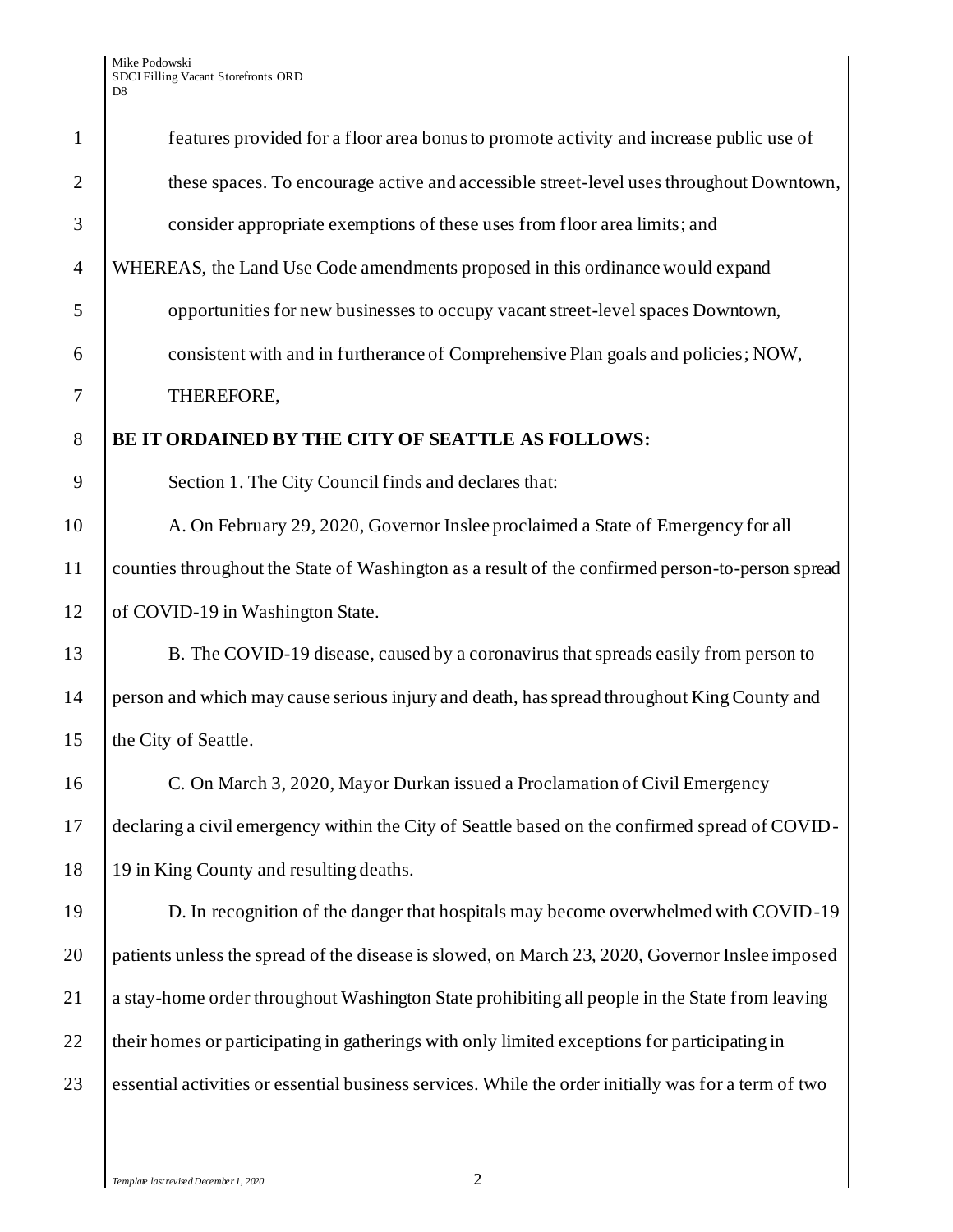| $\mathbf{1}$   | weeks, the Governor has issued numerous subsequent orders in 2020 and in 2021 limiting             |
|----------------|----------------------------------------------------------------------------------------------------|
| $\overline{2}$ | business and economic activity to prevent the further spread of the coronavirus and maintain       |
| 3              | hospital capacity for people with severe cases of COVID-19.                                        |
| $\overline{4}$ | E. Pursuant to the Governor's Orders, all businesses except essential businesses were              |
| 5              | forced to close or operate virtually for much of the last 15 months.                               |
| 6              | F. While many citizens have obtained COVID-19 vaccinations in the first two quarters of            |
| $\tau$         | 2021, the City of Seattle is still in Phase 3 of the state's Healthy Washington pandemic reopening |
| 8              | plan and the State's reopening plan still requires, as of May 2021, limited capacity of businesses |
| 9              | including businesses downtown such as restaurants, retail, and offices.                            |
| 10             | G. Limitations on business and economic activity over the last 15 months have                      |
| 11             | disproportionately impacted businesses at street-level in downtown, which are acutely impacted     |
| 12             | by the lack of office workers in these neighborhoods as well as the lack of tourists and           |
| 13             | conventions. This impact has and continues to deprive these businesses of the customers            |
| 14             | previously available to support them, and this extended period of closure and significantly        |
| 15             | reduced capacity has resulted in numerous street level businesses downtown unable financially to   |
| 16             | continue to operate at reduced levels and with such a reduced customer base. The Downtown          |
| 17             | Seattle Association conducted a count in 2021 and found 161 vacant storefronts downtown.           |
| 18             | H. The changes in this ordinance are designed to allow more types of businesses to be              |
| 19             | located at street-level downtown, thereby increasing the opportunities to fill those spaces and    |
| 20             | generate income and activity downtown. This is especially important given the length of time       |
| 21             | that the State shutdown order has been in place because much in-person business activity           |

22 continues to be limited.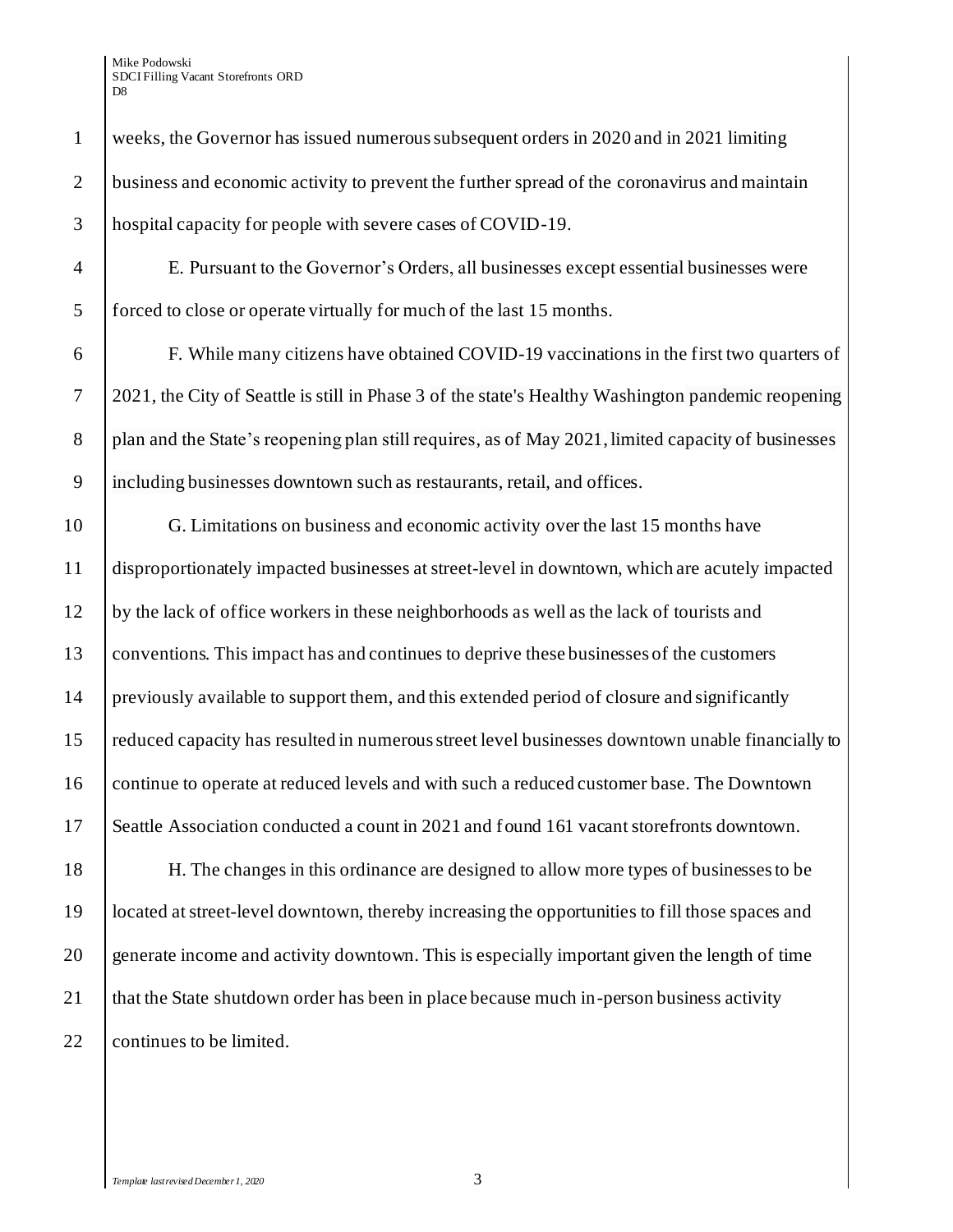| $\mathbf{1}$   | I. Providing regulatory flexibility for street-level businesses will keep more businesses        |
|----------------|--------------------------------------------------------------------------------------------------|
| $\overline{2}$ | operating and speed the economic recovery once COVID-19 restrictions are lifted.                 |
| 3              | J. The City Council determines that the foregoing creates a basis for adopting interim           |
| $\overline{4}$ | regulations under RCW 36.70A.390 which authorizes adoption of the ordinance without a            |
| 5              | required pre-adoption public hearing and a SEPA threshold determination. Following the           |
| 6              | standard process would delay the proposed changes for several months. During that period, for    |
| $\overline{7}$ | the reasons discussed above, more businesses may fail leading to increased unemployment and      |
| $8\,$          | continued lack of potential customers, workers, and visitors downtown. Both continued closure    |
| 9              | of businesses and continued lack of customers, workers and visitors downtown will delay the      |
| 10             | City's and region's recovery from the COVID-19 emergency.                                        |
| 11             | K. The City has legal authority to establish interim measures pursuant to the authority          |
| 12             | granted by Article 11, Section 11 of the Washington Constitution, the Growth Management Act,     |
| 13             | RCW 36.70A.390, and <i>Matson v. Clark County</i> , 79 Wn. App. 641 (1995).                      |
| 14             | Section 2. A new Section 23.42.041 is added to the Seattle Municipal Code as follows:            |
| 15             | 23.42.041 Additional interim street-level uses                                                   |
| 16             | Where street-level uses are required in any downtown zone, except in the International Special   |
| 17             | Review District, the interim uses set forth in this Section 23.42.041 are allowed in addition to |
| 18             | uses allowed by the zone for an interim period according to the provisions of this Section       |
| 19             | 23.42.041.                                                                                       |
| 20             | A. Eligibility. In order to qualify for an interim street-level use, an applicant must           |
| 21             | demonstrate the following:                                                                       |
| 22             | 1. The Department had issued a certificate of occupancy for the structure prior to               |
| 23             | the effective date of this ordinance.                                                            |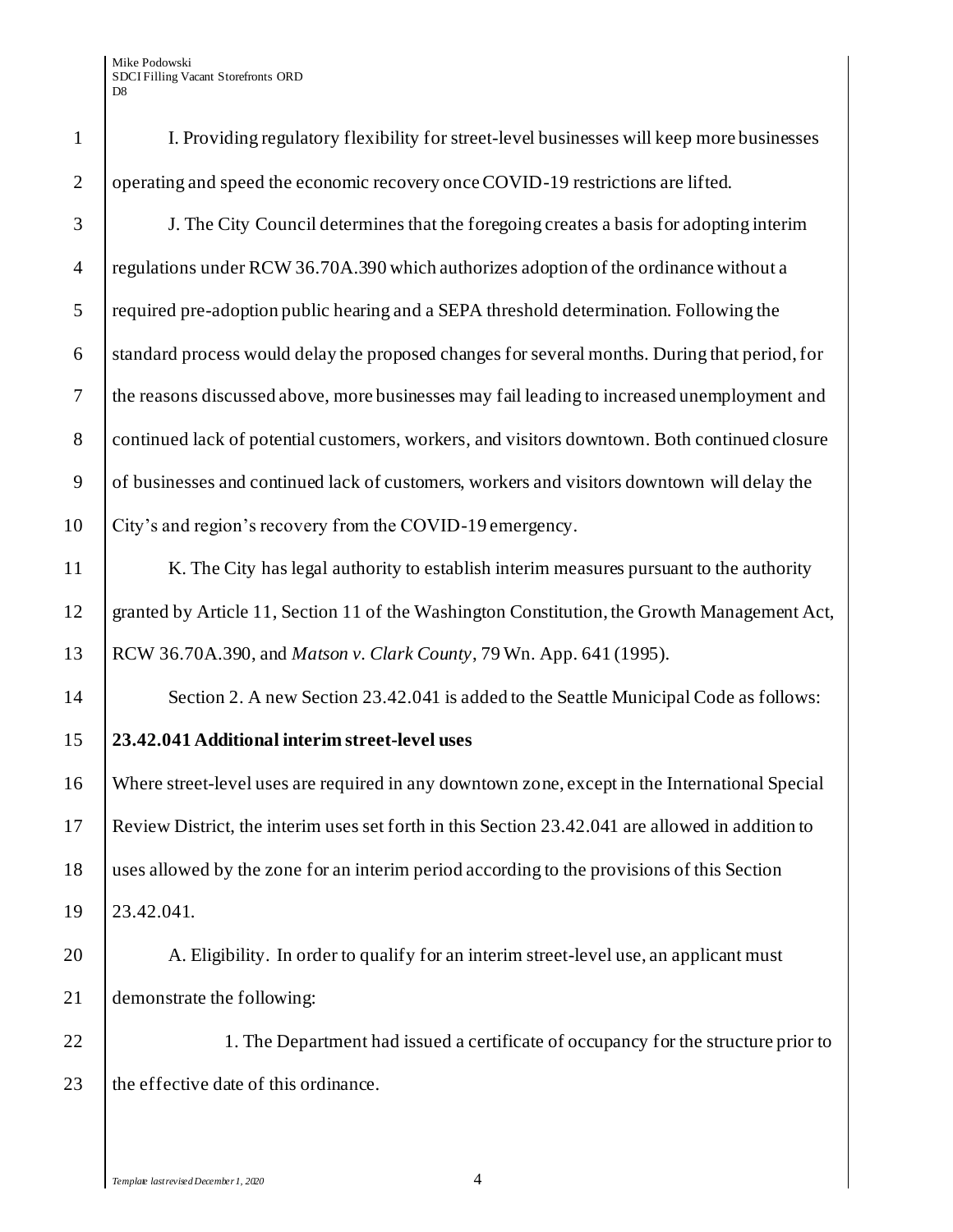| $\mathbf{1}$     | 2. The applicant submits a complete application for interim street-level use within                   |
|------------------|-------------------------------------------------------------------------------------------------------|
| $\mathbf{2}$     | 12 months after the effective date of this ordinance.                                                 |
| 3                | 3. Structures with existing permit conditions, or development standard limitations                    |
| $\overline{4}$   | related to street-level uses for floor area ratio pursuant to Section 23.49.011 or bonus floor area   |
| $\mathfrak{S}$   | achieved for general sales and service uses pursuant to Sections 23.49.012 and 23.49.013 may          |
| 6                | use interim street level use(s) pursuant to this Section 23.42.041 and will not require additional    |
| $\boldsymbol{7}$ | developer contributions.                                                                              |
| 8                | 4. The space may return to the previously established use at the property owner's                     |
| 9                | or applicant's option, consistent with Section 23.42.108.                                             |
| 10               | 5. Notwithstanding the expiration of the interim regulations, an approval for                         |
| 11               | interim street-level uses or a permit that is issued or approved for issuance prior to the expiration |
| 12               | of the interim regulations can continue as a non-conforming use consistent with Sections              |
| 13               | 23.42.100 through 23.42.110.                                                                          |
| 14               | 6. Except for uses that are prohibited pursuant to Section 23.66.122 and                              |
| 15               | subsection 23.66.130.E, interim street-level uses permitted pursuant to this Section 23.42.041 in     |
| 16               | the Pioneer Square Preservation District shall be approved pursuant to Subchapter II of Chapter       |
| 17               | 23.66 and the following:                                                                              |
| 18               | a. Street-level for the purposes of application of this subsection                                    |
| 19               | 23.42.041.A.6 means a story or stories located within 8 feet measured horizontally above or           |
| 20               | below street-level.                                                                                   |
| 21               | b. The Pioneer Square Preservation Board ("Board") may, following a                                   |
| 22               | special review of potential impacts, including, but not limited to, traffic, parking, noise, and the  |
| 23               | scale and character of the pedestrian environment, recommend to the Director of Neighborhoods         |
|                  |                                                                                                       |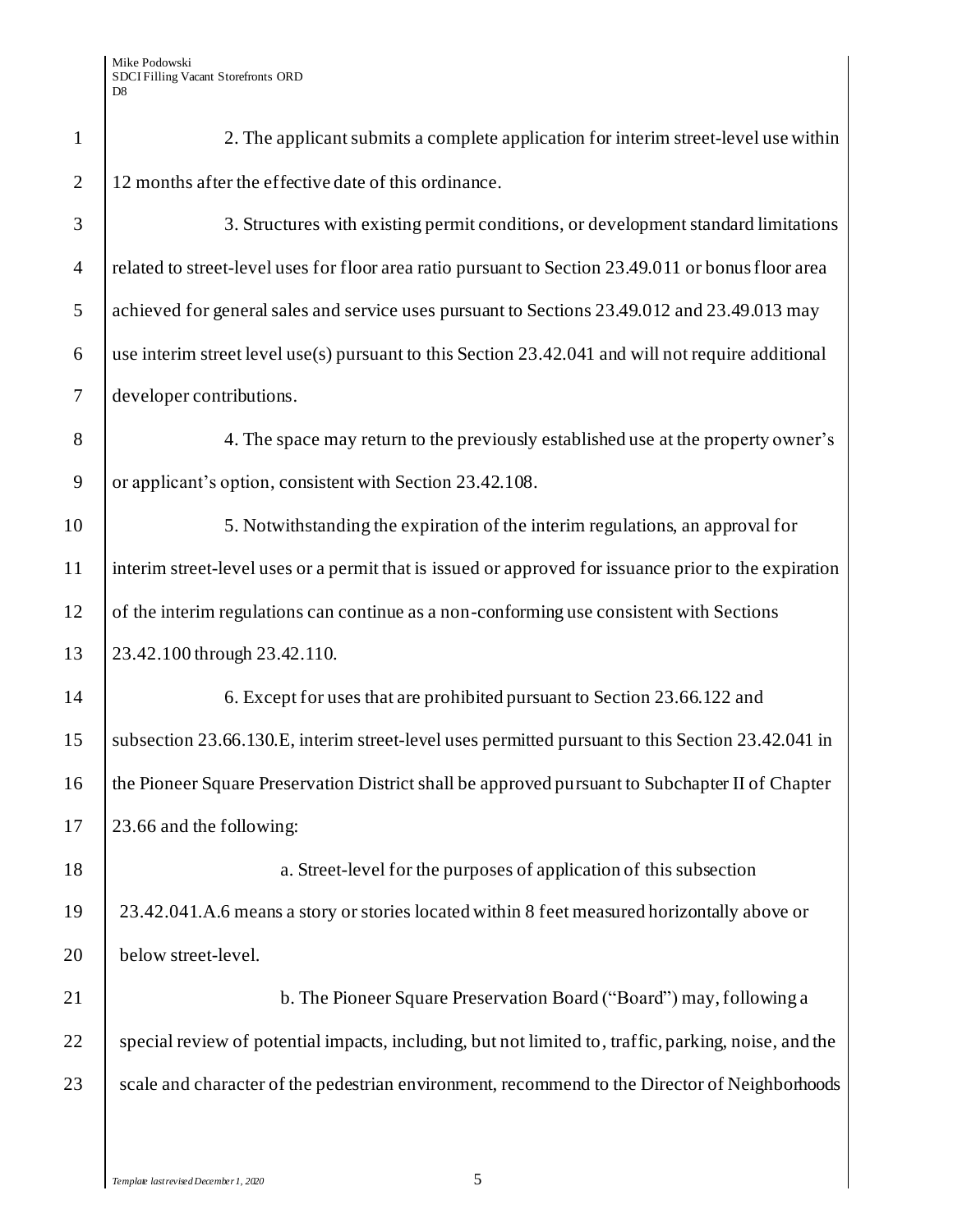### Mike Podowski SDCI Filling Vacant Storefronts ORD D8

| $\mathbf{1}$   | that the uses at street-level be approved if the impacts of such uses are not significantly adverse. |
|----------------|------------------------------------------------------------------------------------------------------|
| $\overline{2}$ | The Board may recommend, and the Director of Neighborhoods may impose, conditions to                 |
| 3              | mitigate the impacts of approved uses.                                                               |
| $\overline{4}$ | c. The Director of Neighborhoods shall make the decision about allowing                              |
| $\mathfrak{S}$ | similar uses set forth at subsection 23.42.041.B.1.l.                                                |
| 6              | <b>B.</b> Permitted uses                                                                             |
| 7              | 1. In addition to the street-level uses permitted by the applicable zone, the                        |
| 8              | following uses are permitted:                                                                        |
| 9              | a. Arts facilities, including art installations, that do not conflict with                           |
| 10             | Chapter 23.55;                                                                                       |
| 11             | b. Shower facilities for bicycle commuters accessory to office uses;                                 |
| 12             | c. Food processing and craft work;                                                                   |
| 13             | d. Horticultural uses;                                                                               |
| 14             | e. Institutions, except hospitals or major institutions;                                             |
| 15             | f. Lobbies, gyms, meeting rooms, shared working spaces, and other                                    |
| 16             | similarly active uses accessory to residential or lodging uses limited to a street frontage of 30    |
| 17             | feet;                                                                                                |
| 18             | g. Medical services;                                                                                 |
| 19             | h. Museums;                                                                                          |
| 20             | i. Public parks;                                                                                     |
| 21             | j. Public restrooms;                                                                                 |
| 22             | k. Sales and services, non-household and heavy commercial, except heavy                              |
| 23             | commercial sales; and                                                                                |
|                |                                                                                                      |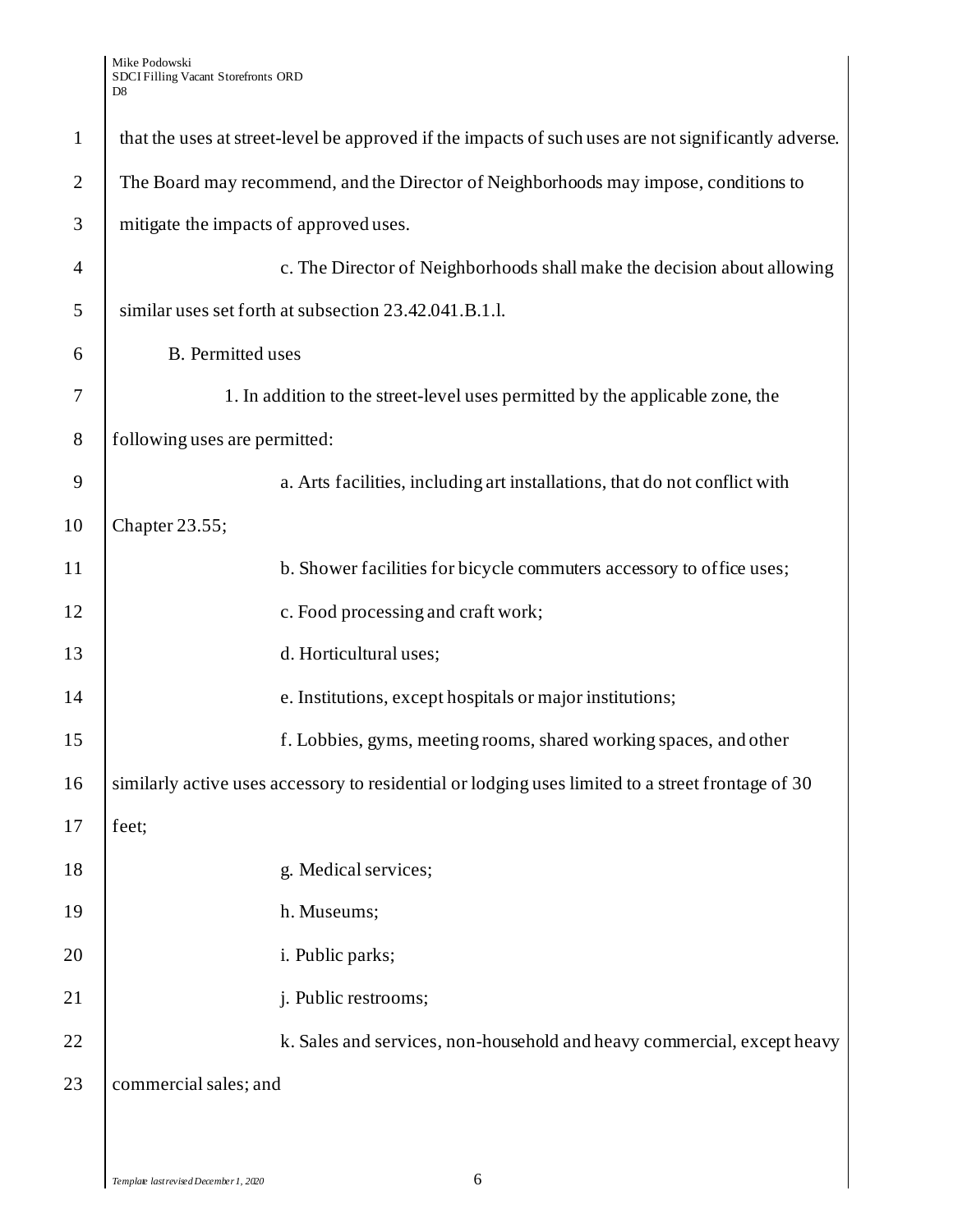|        | 1. Any similar use or activity that is determined by the Director to have the                                                                                     |
|--------|-------------------------------------------------------------------------------------------------------------------------------------------------------------------|
|        | likelihood of attracting and increasing pedestrian activity in the area such as extending the                                                                     |
|        | duration of activity beyond 8 A.M. to 5 P.M. Monday to Friday or increasing the variety of                                                                        |
|        | goods and services available.                                                                                                                                     |
|        | 2. The Director shall require the most active portions of uses allowed by                                                                                         |
|        | subsection 23.42.041.B, such as lobbies, waiting areas, and retail sales, to abut the street-facing                                                               |
|        | facade along street frontages where street-level uses are required by the zone.                                                                                   |
|        | Section 3. Table A for Section 23.76.004 of the Seattle Municipal Code, which section                                                                             |
|        | was last amended by Ordinance 126042, is amended as follows:                                                                                                      |
|        | 23.76.004 Land use decision framework                                                                                                                             |
|        | * * *                                                                                                                                                             |
|        | <b>Table A for 23.76.004</b><br><b>LAND USE DECISION FRAMEWORK<sup>1</sup></b><br><b>Director's and Hearing Examiner's Decisions Requiring Master Use Permits</b> |
|        | <b>TYPE I</b><br><b>Director's Decision</b>                                                                                                                       |
|        | (Administrative review through land use interpretation as allowed by Section 23.88.020 <sup>2</sup> )                                                             |
| ∗      | Application of development standards for decisions not otherwise designated Type II, III,<br>IV, or V                                                             |
| $\ast$ | Uses permitted outright                                                                                                                                           |
| $\ast$ | Temporary uses, four weeks or less                                                                                                                                |
| ∗      | Renewals of temporary uses, except for temporary uses and facilities for light rail transit<br>facility construction                                              |
| ∗      | Intermittent uses                                                                                                                                                 |
| *      | Additional interim street-level uses pursuant to Section 23.42.041                                                                                                |
| *      | Uses on vacant or underused lots pursuant to Section 23.42.038                                                                                                    |
| ∗      | Transitional encampment interim use                                                                                                                               |
| ∗      | Certain street uses                                                                                                                                               |
| ∗      | Lot boundary adjustments                                                                                                                                          |
|        | Modifications of features bonused under Title 24                                                                                                                  |
| ∗      |                                                                                                                                                                   |
| $\ast$ | Determinations of significance (EIS required) except for determinations of significance                                                                           |
| ∗      | based solely on historic and cultural preservation<br>Temporary uses for relocation of police and fire stations                                                   |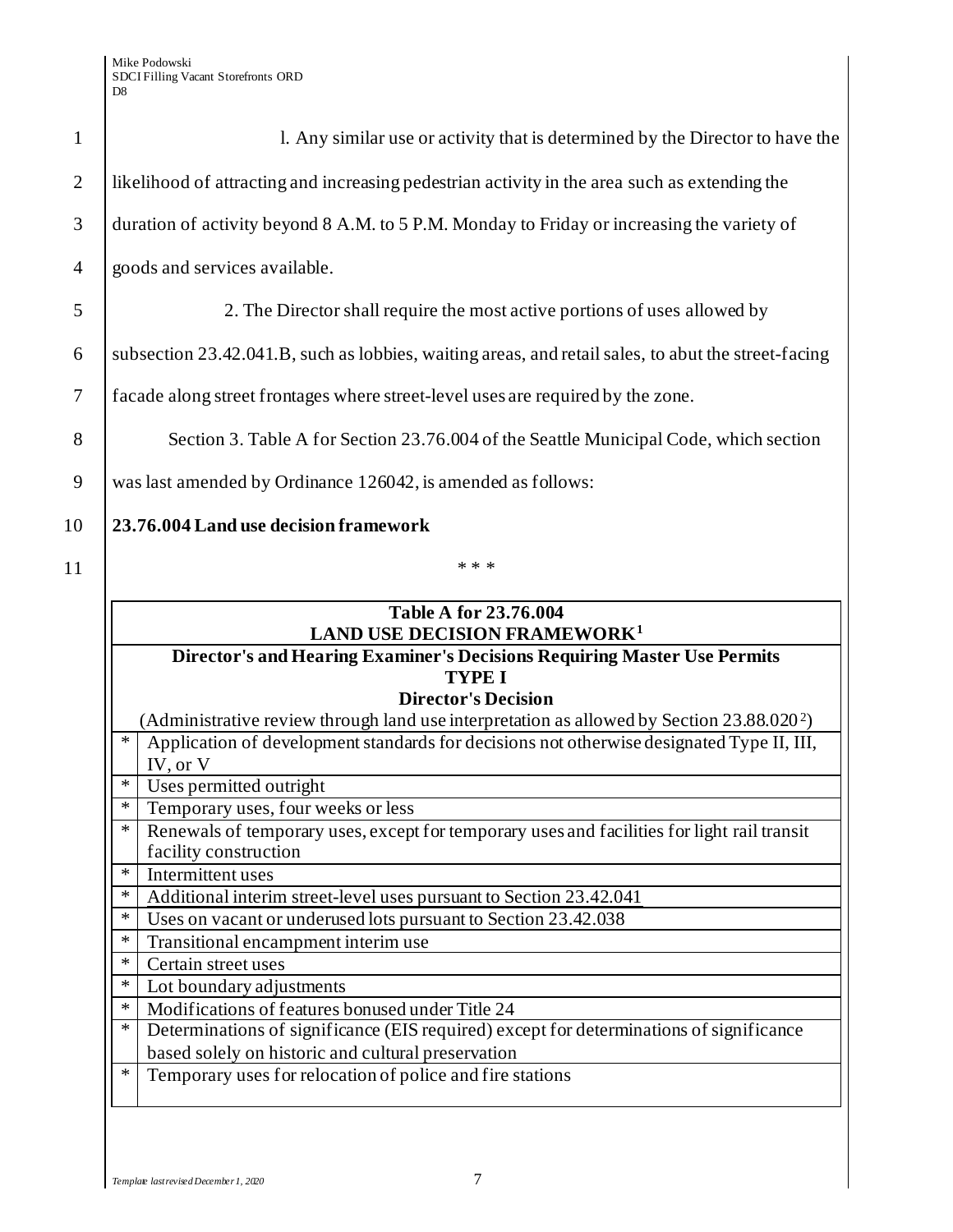|        | Exemptions from right-of-way improvement requirements                                     |
|--------|-------------------------------------------------------------------------------------------|
| *      | Special accommodation                                                                     |
| $\ast$ | Reasonable accommodation                                                                  |
| *      | Minor amendment to a Major Phased Development permit                                      |
| *      | Determination of whether an amendment to a property use and development agreement is      |
|        | major or minor                                                                            |
| $\ast$ | Streamlined design review decisions pursuant to Section 23.41.018; if no development      |
|        | standard departures are requested, and design review decisions in an MPC zone pursuant to |
|        | Section 23.41.020 if no development standard departures are requested                     |
| *      | Shoreline special use approvals that are not part of a shoreline substantial development  |
|        | permit                                                                                    |
| $\ast$ | Adjustments to major institution boundaries pursuant to subsection 23.69.023.B            |
| *      | Determination that a project is consistent with a planned action ordinance                |
| $\ast$ | Decision to approve, condition, or deny, based on SEPA policies, a permit for a project   |
|        | determined to be consistent with a planned action ordinance                               |
| $\ast$ | Decision to increase the maximum height for residential uses in the DOC2 zone according   |
|        | to subsection 23.49.008.H                                                                 |
| $\ast$ | Decision to increase the maximum allowable FAR in the DOC2 zone according to              |
|        | subsection 23.49.011.A.2.n                                                                |
| $\ast$ | Minor revisions to an issued and unexpired MUP that was subject to design review          |
| $\ast$ | Building height increase for minor communication utilities in downtown zones              |
| *      | Other Type I decisions that are identified as such in the Land Use Code                   |
|        | * * *                                                                                     |
|        |                                                                                           |

1

2 Section 4. Section 23.76.006 the Seattle Municipal Code, last amended by Ordinance

 $3 \mid 126042$ , is amended as follows:

## 4 **23.76.006 Master Use Permits required**

5 A. Type I, II, and III decisions are components of Master Use Permits. Master Use

6 Permits are required for all projects requiring one or more of these decisions.

# 7 B. The following decisions are Type I:

- 8 1. Determination that a proposal complies with development standards;
- 9 2. Establishment or change of use for uses permitted outright, uses allowed

10 under Section 23.42.038, temporary relocation of police and fire stations for 24 months or less,

11 transitional encampment interim use, temporary uses for four weeks or less not otherwise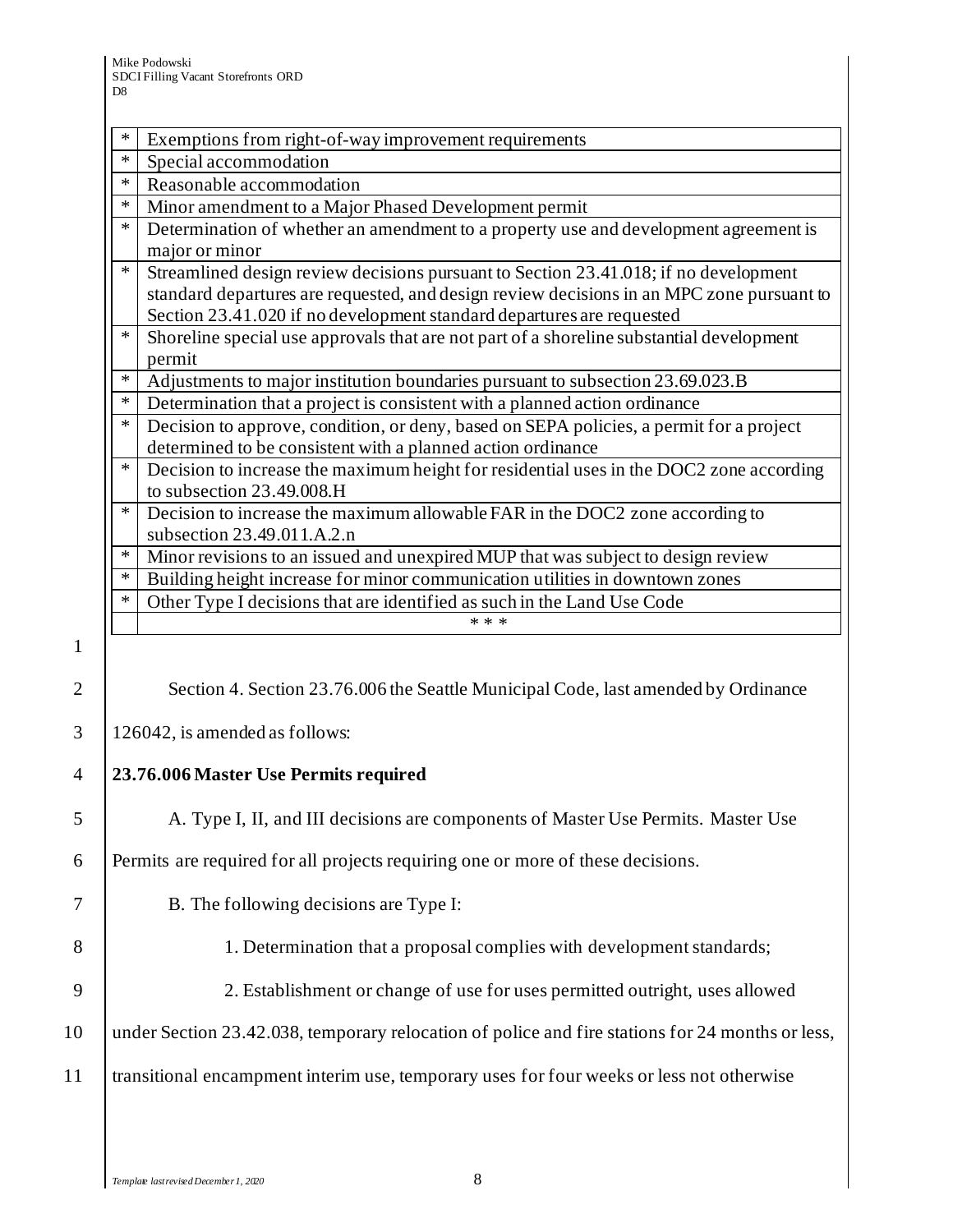| $\mathbf{1}$   | permitted in the zone, and renewals of temporary uses for up to six months, except temporary   |
|----------------|------------------------------------------------------------------------------------------------|
| $\overline{2}$ | uses and facilities for light rail transit facility construction;                              |
| 3              | 3. The following street use approvals:                                                         |
| $\overline{4}$ | a. Curb cut for access to parking, whether associated with a development                       |
| 5              | proposal or not;                                                                               |
| 6              | b. Concept approval of street improvements associated with a                                   |
| $\overline{7}$ | development proposal, such as additional on-street parking, street landscaping, curbs and      |
| 8              | gutters, street drainage, sidewalks, and paving;                                               |
| 9              | c. Structural building overhangs associated with a development proposal;                       |
| 10             | d. Areaways associated with a development proposal;                                            |
| 11             | 4. Lot boundary adjustments;                                                                   |
| 12             | 5. Modification of the following features bonused under Title 24:                              |
| 13             | a. Plazas;                                                                                     |
| 14             | b. Shopping plazas;                                                                            |
| 15             | c. Arcades;                                                                                    |
| 16             | d. Shopping arcades; and                                                                       |
| 17             | e. Voluntary building setbacks;                                                                |
| 18             | 6. Determinations of Significance (determination that an Environmental Impact                  |
| 19             | Statement is required) for Master Use Permits and for building, demolition, grading, and other |
| 20             | construction permits (supplemental procedures for environmental review are established in      |
| 21             | Chapter 25.05, Environmental Policies and Procedures), except for Determinations of            |
| 22             | Significance based solely on historic and cultural preservation;                               |
|                |                                                                                                |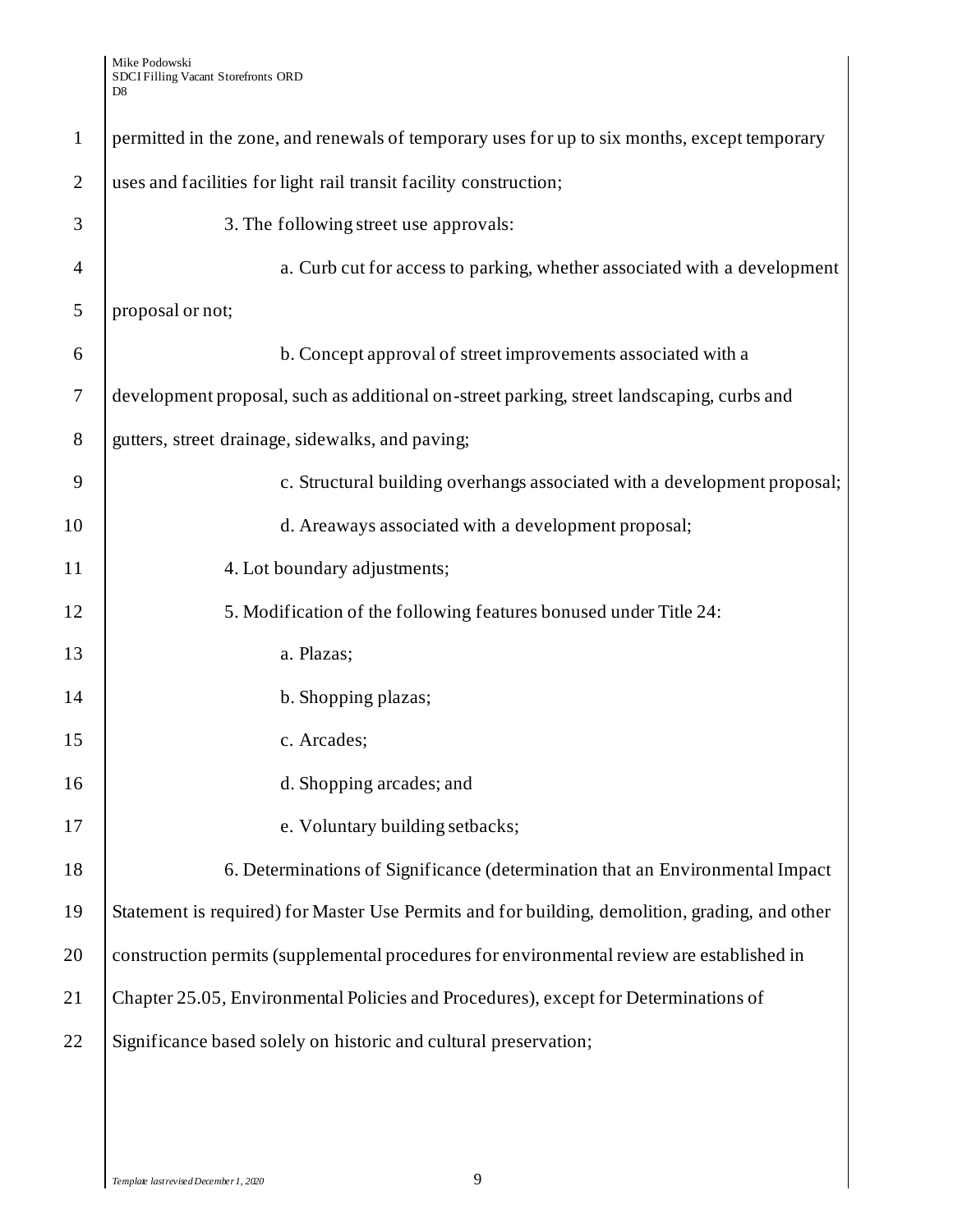| $\mathbf{1}$   | 7. Discretionary exceptions for certain business signs authorized by subsection         |
|----------------|-----------------------------------------------------------------------------------------|
| $\overline{2}$ | 23.55.042.D;                                                                            |
| 3              | 8. Waiver or modification of required right-of-way improvements;                        |
| $\overline{4}$ | 9. Special accommodation pursuant to Section 23.44.015;                                 |
| 5              | 10. Reasonable accommodation;                                                           |
| 6              | 11. Minor amendment to Major Phased Development Permit;                                 |
| 7              | 12. Streamlined design review decisions pursuant to Section 23.41.018 if no             |
| 8              | development standard departures are requested pursuant to Section 23.41.012, and design |
| 9              | review decisions in an MPC zone if no development standard departures are requested     |
| 10             | pursuant to Section 23.41.012;                                                          |
| 11             | 13. Shoreline special use approvals that are not part of a shoreline substantial        |
| 12             | development permit;                                                                     |
| 13             | 14. Determination that a project is consistent with a planned action ordinance,         |
| 14             | except as provided in subsection 23.76.006.C;                                           |
| 15             | 15. Decision to approve, condition, or deny, based on SEPA policies, a permit           |
| 16             | for a project determined to be consistent with a planned action ordinance;              |
| 17             | 16. Determination of requirements according to subsections 23.58B.025.A.3.a,            |
| 18             | 23.58B.025.A.3.b, 23.58B.025.A.3.c, 23.58C.030.A.2.a, 23.58C.030.A.2.b, and             |
| 19             | 23.58C.030.A.2.c;                                                                       |
| 20             | 17. Decision to increase the maximum height of a structure in the DOC2                  |
| 21             | 500/300-550 zone according to subsection 23.49.008.F;                                   |
| 22             | 18. Decision to increase the maximum FAR of a structure in the DOC2 500/300-            |
| 23             | 550 zone according to subsection 23.49.011.A.2.n;                                       |
|                |                                                                                         |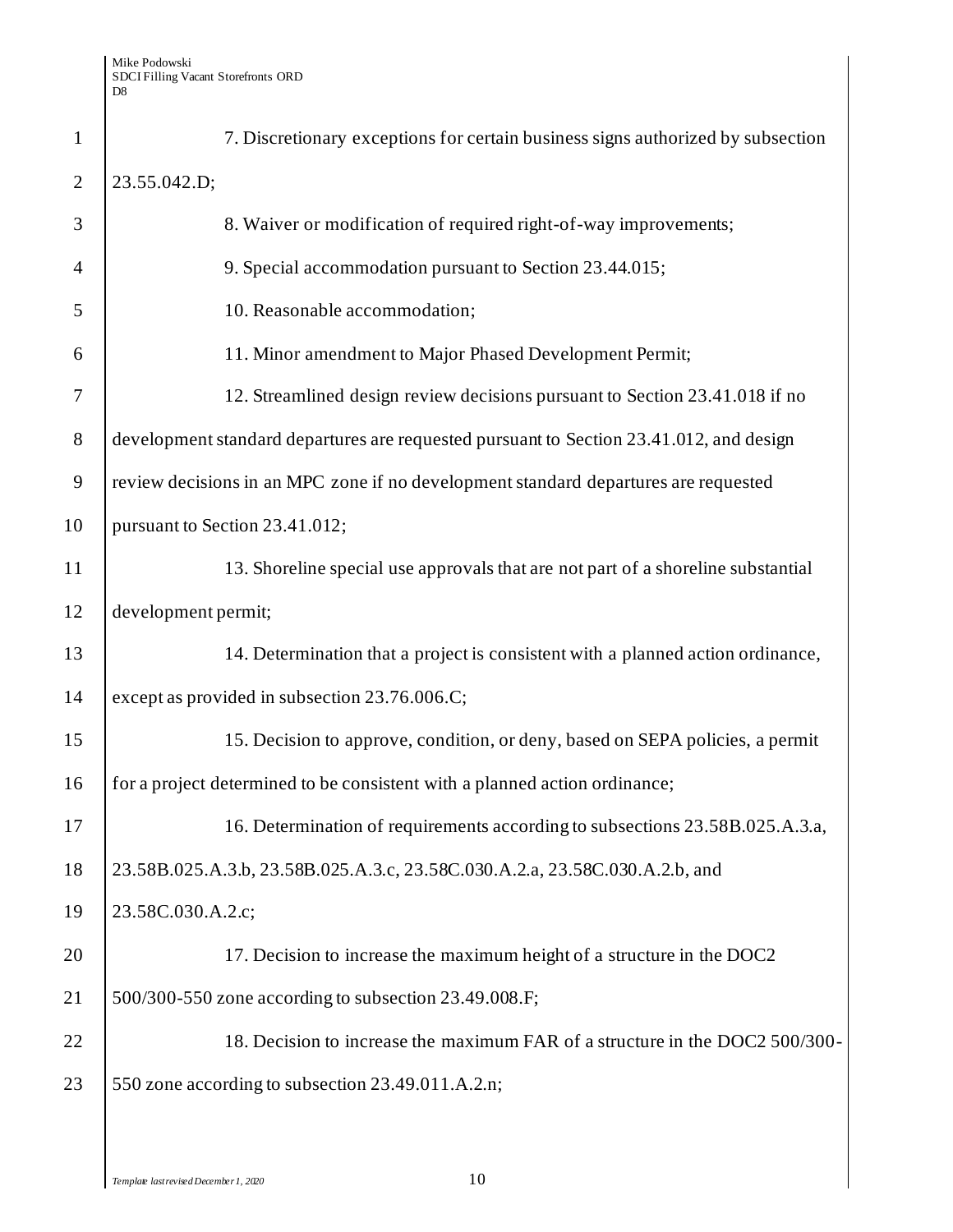#### Mike Podowski SDCI Filling Vacant Storefronts ORD D8

| $\mathbf{1}$   | 19. Minor revisions to an issued and unexpired MUP that was subject to design                     |
|----------------|---------------------------------------------------------------------------------------------------|
| $\overline{2}$ | review, pursuant to subsection 23.41.008.G;                                                       |
| 3              | 20. Building height departures for minor communication facilities in downtown                     |
| $\overline{4}$ | zones, pursuant to Section $23.57.013$ ; ((and))                                                  |
| 5              | 21. Additional interim street-level uses pursuant to Section 23.42.041; and                       |
| 6              | 22. Other Type I decisions.                                                                       |
| 7              | * * *                                                                                             |
| 8              | Section 5. Pursuant to RCW 36.70A.390, the Council will hold a public hearing within 60           |
| 9              | days of adoption of this ordinance to take public testimony and consider adopting further         |
| 10             | findings.                                                                                         |
| 11             | Section 6. Under RCW 36.70A.390, the Council approves the following work plan for                 |
| 12             | the development of permanent regulations to address the issues in this ordinance and directs the  |
| 13             | Seattle Department of Construction and Inspections, in consultation with the Office of Planning   |
| 14             | and Community Development, and the Department of Neighborhoods, to transmit proposed              |
| 15             | legislation to the Council by March 2022. Interim regulations can be authorized up to one year if |
| 16             | accompanied by a work plan. The work plan is set forth below:                                     |
| 17             | <b>WORK PLAN:</b>                                                                                 |

### Prepare State Environmental Policy Act (SEPA) Review on Interim Regulations July - September 2021 Publish SEPA Threshold Determination September 2021 Conduct analysis, Draft permanent legislation, Conduct public outreach, and Prepare SEPA review on Permanent Regulations October - December 2021 Mayor Transmits Permanent Legislation to Council March 2022 Council Deliberations and Public Hearing on April - May 2022Proposed Permanent Legislation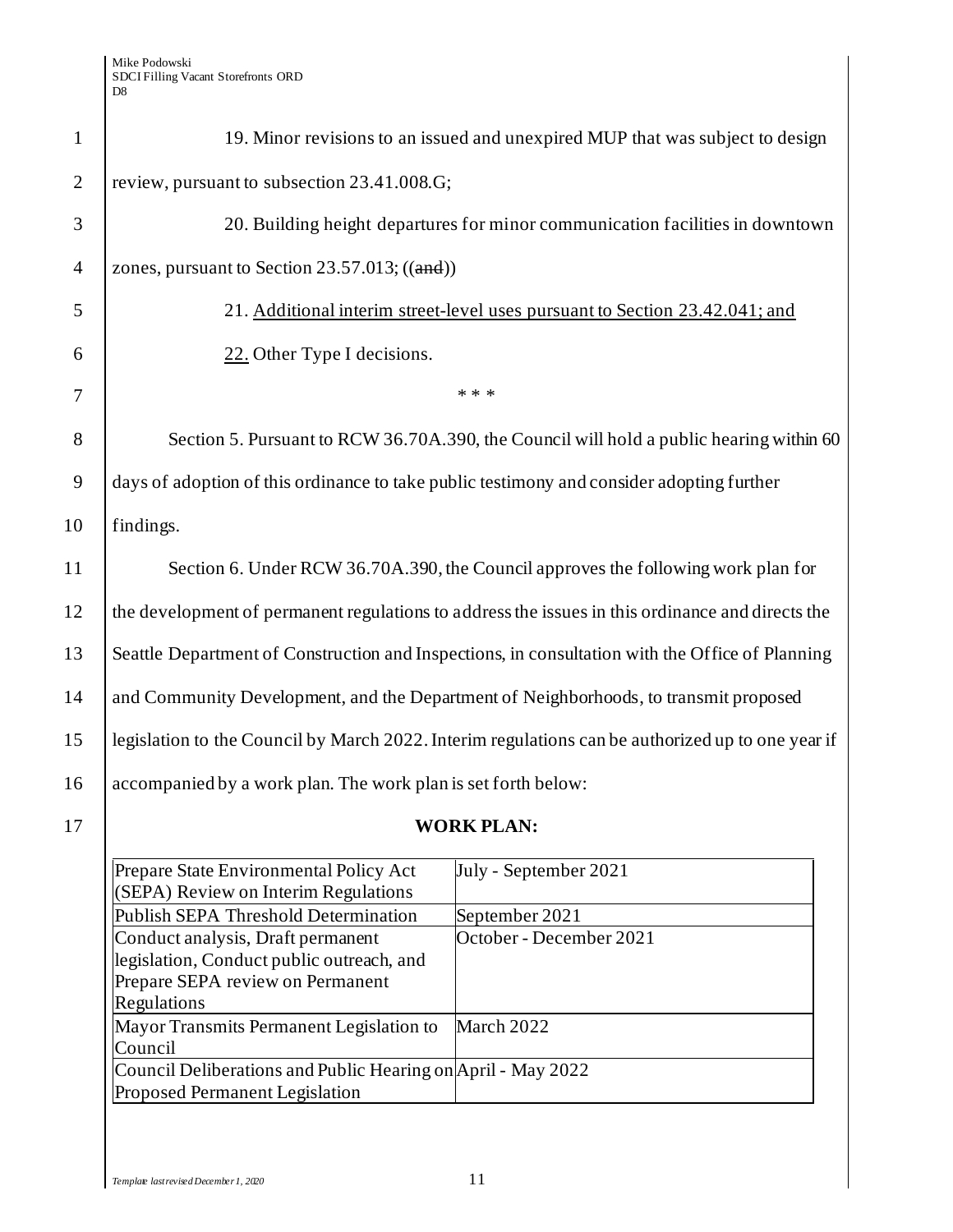## Permanent Legislation Effective June 2022

1 Section 7. This ordinance shall automatically expire 12 months after its effective date 2 unless the Council takes action to either extend it as provided by statute or terminate it sooner. 3 Section 8. The provisions of this ordinance are declared to be separate and severable. The 4 invalidity of any clause, sentence, paragraph, subdivision, section, subsection, or portion of this

5 ordinance, or the invalidity of its application to any person or circumstance, does not affect the

6 validity of the remainder of this ordinance, or the validity of its application to other persons or

7 circumstances.